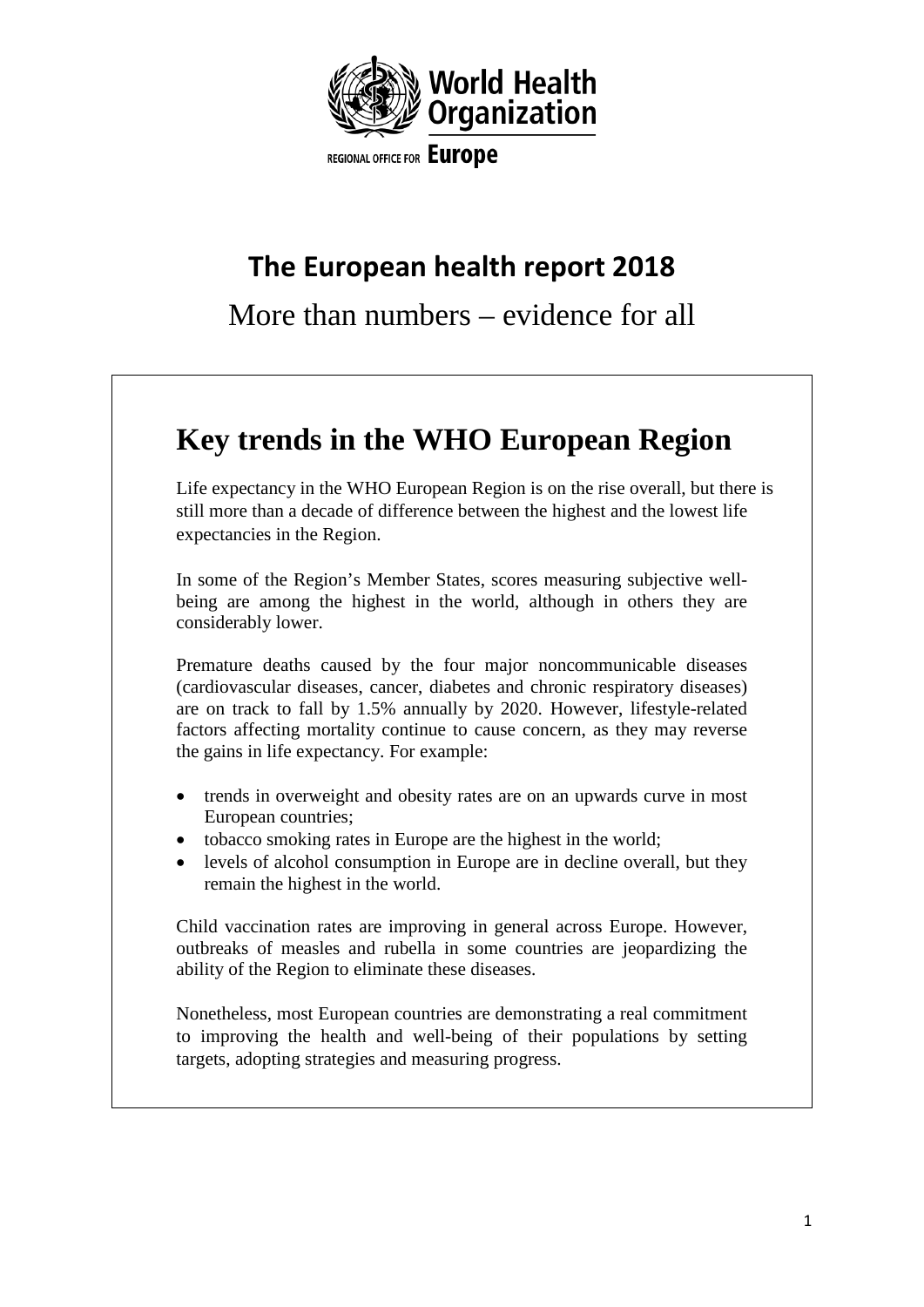## **Background**

*The European health report* is a flagship publication produced every three years by the WHO Regional Office for Europe. The 2012 report established a baseline for tracking progress towards six key targets set by Health 2020:

- 1. Reduce premature mortality in the European Region by 2020
- 2. Increase life expectancy in the European Region
- 3. Reduce inequalities in health in the European Region
- 4. Enhance the well-being of the population in the European Region
- 5. Ensure universal coverage and the "right to the highest attainable level of health"
- 6. Set national goals and targets related to health in Member States.

Health 2020 is the European policy framework which aims to establish equitable, sustainable and universal health-care systems in Europe that give individuals control over the health decisions that most affect their lives. By embracing Health 2020, European countries have put themselves in a strong position to meet the relevant Sustainable Development Goals (SDGs) outlined in the 2030 Agenda for Sustainable Development.

It is now well past the midway point of the Health 2020 implementation period, and, as this latest report reveals, most of the European WHO Member States have taken significant steps towards achieving the six key targets. However, progress across the Region is uneven, within and between countries, between sexes and across generations. In addition, current trends in lifestyle-related risk factors, especially overweight and obesity, give significant cause for concern.

The results presented in this report reflect an ongoing shift towards using new forms of evidence that go beyond numbers to capture subjective experiences and explore the social and cultural drivers of health and well-being.

### **Progress towards key targets**

#### **Life expectancy is on the rise – but large gaps remain**

Europeans live, on average, more than one year longer than they did five years ago, with an average increase of 1.3 years for males, and 1.0 year for females between 2010 and 2015. In addition, life expectancy gaps, both between countries and between the sexes, are narrowing.

However, women still live on average 6.6 years longer than men. In addition, there is more than 10 years' difference between the average life expectancy in the country with the highest average life expectancy (83.1 years) and that with the lowest (71.6 years). Strong public health action is needed to narrow these gaps.

#### **Lifestyle-related risk factors and continued outbreaks of vaccine-preventable diseases may hinder the effort to reduce premature mortality by 2020**

In the European Region, there is a decreasing trend in mortality rates for people of all ages from all causes. Overall, the Region is on track to reduce premature deaths from the four major noncommunicable diseases (cardiovascular diseases, cancer, diabetes and chronic respiratory diseases) by 1.5% annually until 2020. The average declining trend for adults aged 30–69 years is even higher, with an annual decrease of approximately 2%. In addition, the number of deaths from external causes of injury or poisoning has declined steadily by approximately 40% over five years (although such deaths were over three times higher in men than in women).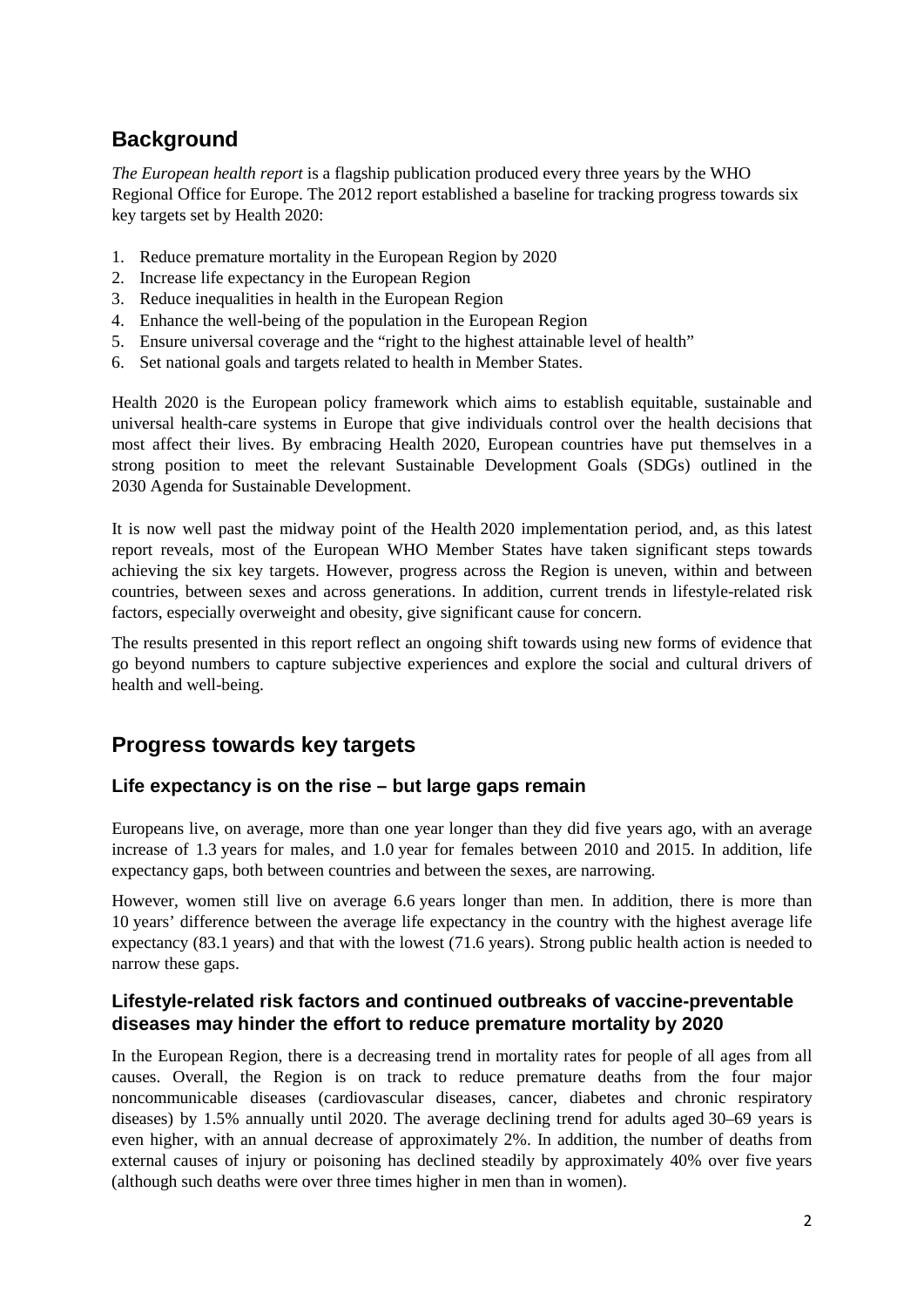However, if lifestyle-related risk factors continue to increase, these gains in life expectancy might be reversed. For example, while alcohol use in the Region is declining overall, the level of adult consumption of alcohol in the Region is still the highest in the world, with levels of consumption in countries ranging from approximately 1 to 15 litres per capita every year. In addition, tobacco smoking rates in the Region are the highest in the world, with one in three people aged 15 years or more smoking. Moreover, trends for overweight and obesity in adults are on an upward curve in almost all Member States: in the past six years, on average, the prevalence of overweight increased by about 3%, and that of obesity by about 2.5% (in most Member States, overweight was more prevalent among men, and obesity more prevalent among women).

In addition, while child vaccination rates are generally improving across Europe, immunity gaps persist. As a result, outbreaks of vaccine-preventable diseases such as measles and rubella in some countries are jeopardizing the ability of the Region to eliminate these diseases.

#### **More European countries are showing commitment to reducing inequalities in health – but variations between countries remain large**

This target looks at indicators of the social determinants of health, such as infant mortality, life expectancy, primary school enrolment and unemployment.

By 2016, 42 of the 53 Member States in the European Region had put strategies in place to address inequalities, compared to 29 countries in 2010, although the absolute differences in some of the indicators between some countries remains very large.

- Infant mortality rates have fallen from 7.3 infant deaths per 1000 live births to 6.8 in five years.
- The proportion of children not enrolled in primary education also fell, yet variations between countries persist, with 0.1% not enrolled at one extreme and 10.1% at the other.
- •

Unemployment has fallen slightly as a whole, yet variations between countries remain large, ranging from 0.5% to 26.1%.

#### **Well-being in Europe is the highest in the world – but not for all**

has declined by approximately 5% in the last two years.

While well-being can be measured by certain objective indicators, it is also influenced by cultural factors and values, traditions and beliefs and so must also be evaluated through qualitative indicators and subjective experiences of well-being. One subjective indicator – life satisfaction – has been measured on a scale of 0 (least satisfied) to 10 (most satisfied) for the question "How satisfied are you with life these days?" Across the European Region, the life satisfaction score is 6. However, variation among individual European Region Member States is pronounced: for example, some Member States have a score of 5 or below, while others have scores of up to 7.6 (the highest score in the world). In addition, even though the overall life satisfaction score for the Region is relatively high, the score for perceived social support or social connectedness in the Region (a measure of objective well-being)

#### **Working towards universal health coverage – a case of two steps forwards, one step back**

Universal health coverage means ensuring that essential health services are available to all individuals who need them and that out-of-pocket payments are kept to acceptable levels. One of WHO's three strategic priorities for its Thirteenth General Programme of Work, 2019–2023, is to bring universal health coverage to 1 billion more people.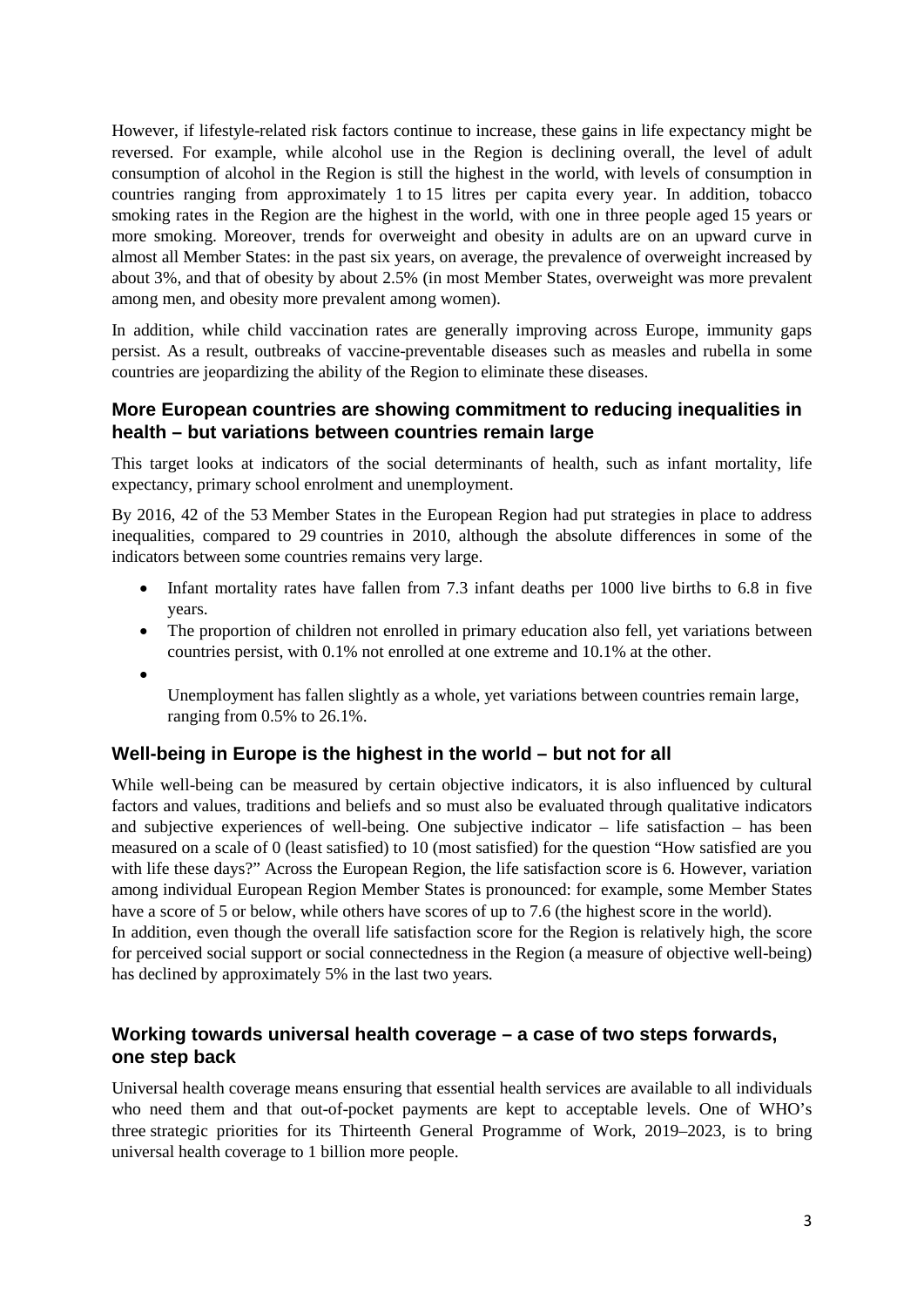In the European Region, the picture with respect to achieving universal health care is mixed. On average, health expenditure in the Region has remained almost unchanged over time, plateauing at about 8% of gross domestic product; however, some Member States spend six times less on health than others in the Region.

Positive signs include maternal mortality falling from 13 deaths per 100 000 live births to 11 in five years, and the average treatment success rate for new pulmonary tuberculosis cases rising by 3% in the same period, although there are large differences in both indicators among countries.

#### **Europe shows real commitment to setting goals and targets**

Some of the most impressive progress made towards realizing Health 2020's aims has been in the willingness of European countries to set targets for health and well-being. By 2016, 88% of the countries in the Region responding to a WHO survey reported that they had either set targets for health and well-being or were planning to do so in the near future. This is also extremely important for the achievement of health-related SDGs.

## **Using qualitative evidence to reflect Health 2020's core values**

Quantitative data remain central to health reporting. However, numerical data need to be accompanied by qualitative research in order to fully assess progress made towards ensuring community resilience and empowerment, and implementing life-course and whole-of-society approaches, all of which are key to achieving Health 2020 targets.

In addition, in order to implement meaningful public health action in the 21st century, both quantitative and qualitative evidence must be brought to the attention of all relevant stakeholders, to mainstream health information, health research and knowledge translation into health policy-making. This process is at the core of the Action Plan to Strengthen the Use of Evidence, Information and Research for Policy-making in the WHO European Region. This Action Plan, which is the first of its kind and was adopted by European Member States in 2016, will be implemented through WHO's European Health Information Initiative, a collaboration between the WHO Regional Office for Europe, regional Member States and European institutions. Unique to the European Region, this initiative coordinates health information, research and knowledge translation and assists countries in assessing their national health information and research systems and developing national strategies.

### **2020 and beyond – the challenges ahead**

Much has been achieved since the adoption of Health 2020, but much remains to be done. For example, improving the generation, analysis, use and communication of health information is an urgent priority. In particular, in order to communicate health information effectively, it may be necessary to adopt an approach involving story-telling techniques, and face-to-face interviews and stakeholder discussions may be needed to fully discern the health experience of local communities.

To ease the burden of reporting to WHO and other international bodies, a joint monitoring framework with a common set of indicators is in development. If adopted, it will streamline reporting on progress towards achieving the targets outlined in the 2030 Agenda, Health 2020 and the Global Action Plan for the Prevention and Control of Noncommunicable Diseases 2013–2020.

Another challenge lies in reconciling society's rising demands for transparency of health information (and the way such information is used in policy-making) and increasingly stringent data privacy and